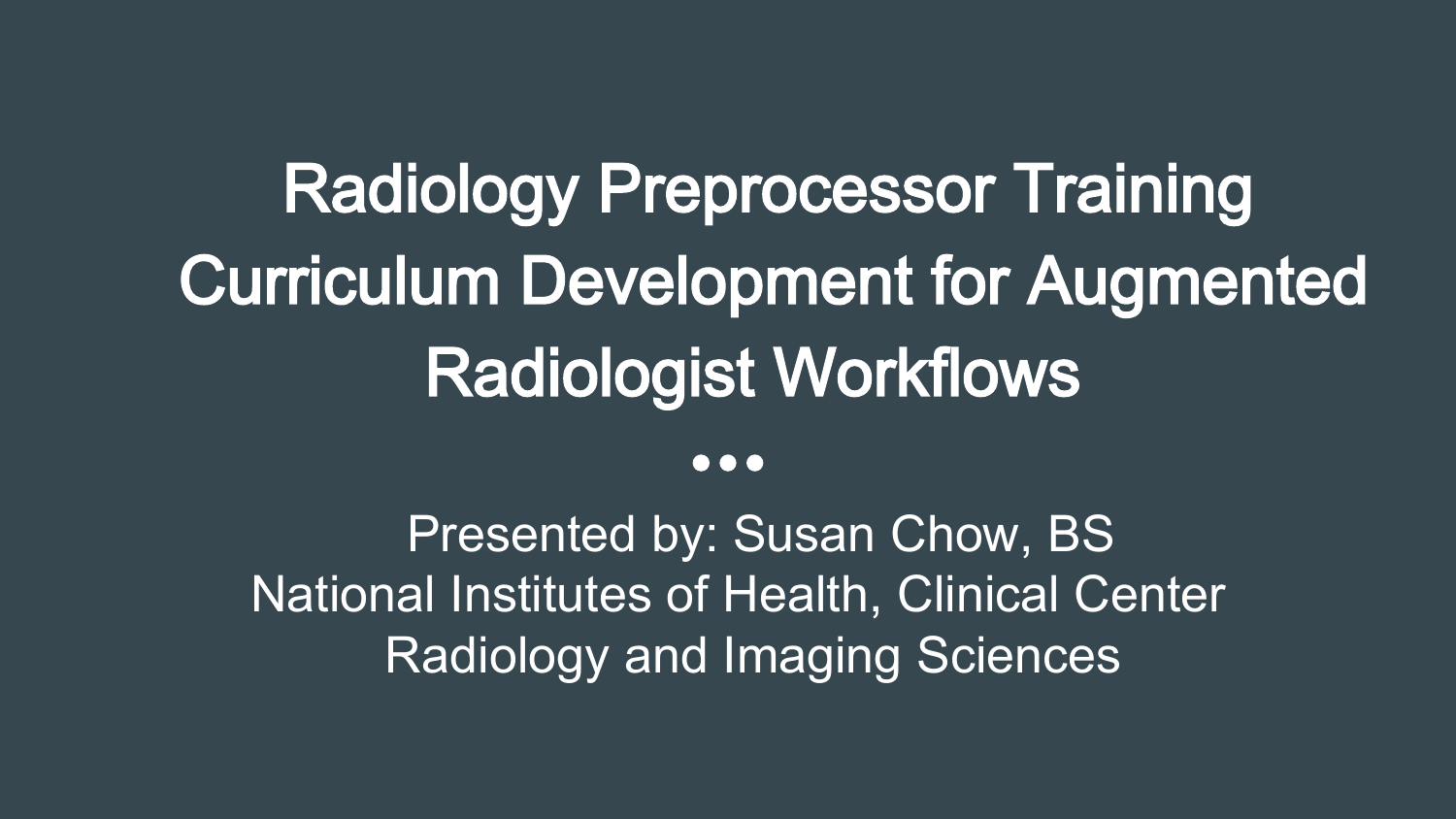### DISCLOSURES, DISCLAIMERS

- Susan Chow, BS
	- Nothing to disclose
- Michael Do, MD
	- Nothing to disclose
- Les Folio, DO, MPH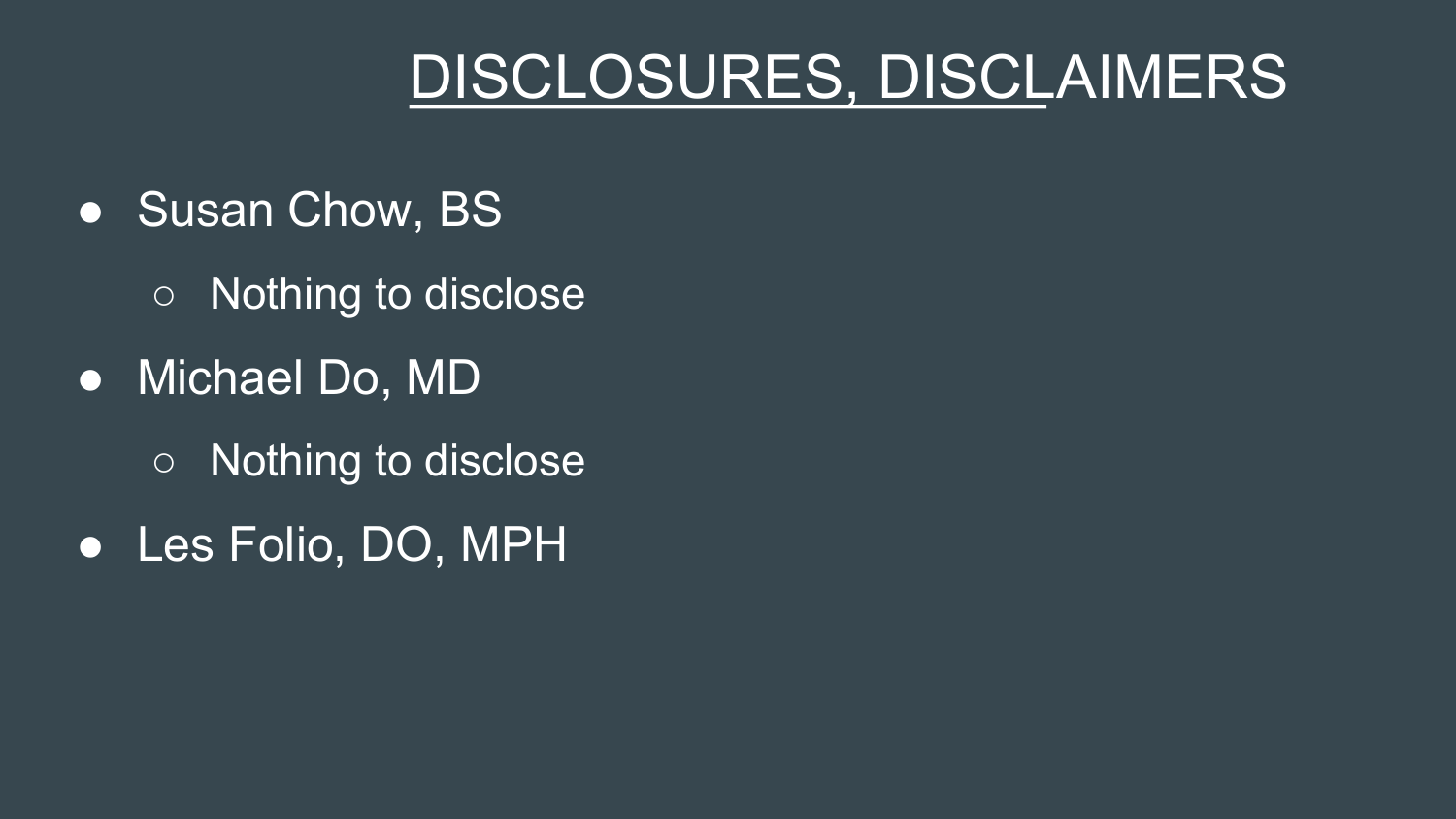### THREE MAJOR TEACHING POINTS

- 1. RP training curriculum is suitable for researchers of all levelanging from college students to posdocs
	- Train students in anatomy recognition, tool annotation (PACS), and following tumor imaging criteria (RECIST 1.1)
- 2. Implementing trained RPs in radiologist workflow improves patient care
	- Minimizing errors and time spent on CT exams
- 3. Gamification incentivizes RPs
	- Leaderboard to "rank" RPs based on weighted score
	- Improves RP's accuracy and productivity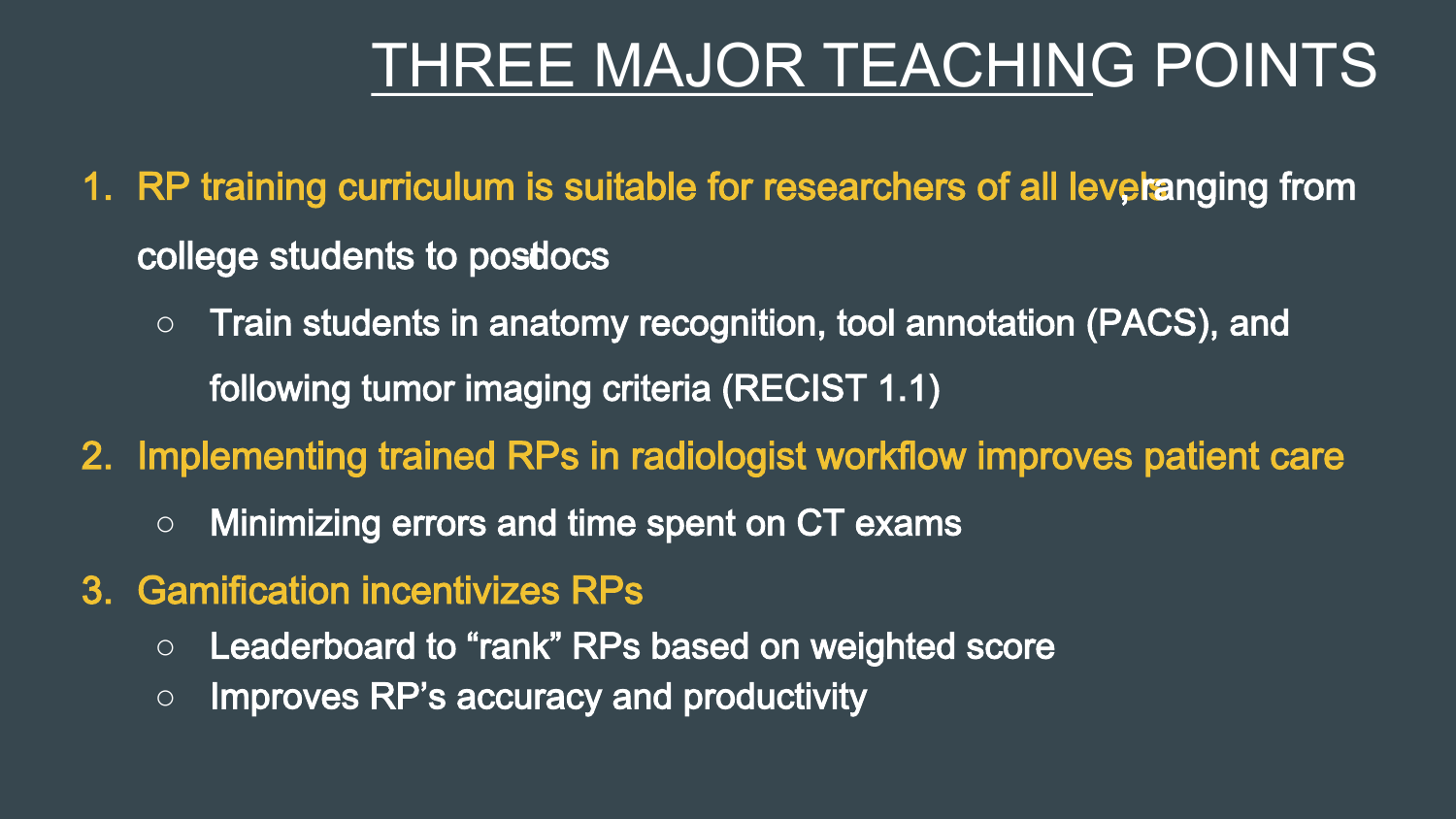## RADIOLOGY PREPROCESSOR (RP) CURRIC

### **A B** Review of all PACS Presentations **B**

1 Introduction to PACS (for anyone using PACS, this ppt)

- 2 Introduction to interactive reporting for radiologists and residents
- 3 PACS LMA Basics (for those measuring lesions)
	- LMA = Lesion Management Application
- 4 Radiology Preprocessor Workflow

Includes important CT facts and basic CT anatomy

- 5 Exporting and managing measurement data (ENABLE)
- 6 PACS Volumetric Segmentation
- How to make volumetric segmentations in PACS Additional presentations are available on interactive reporting







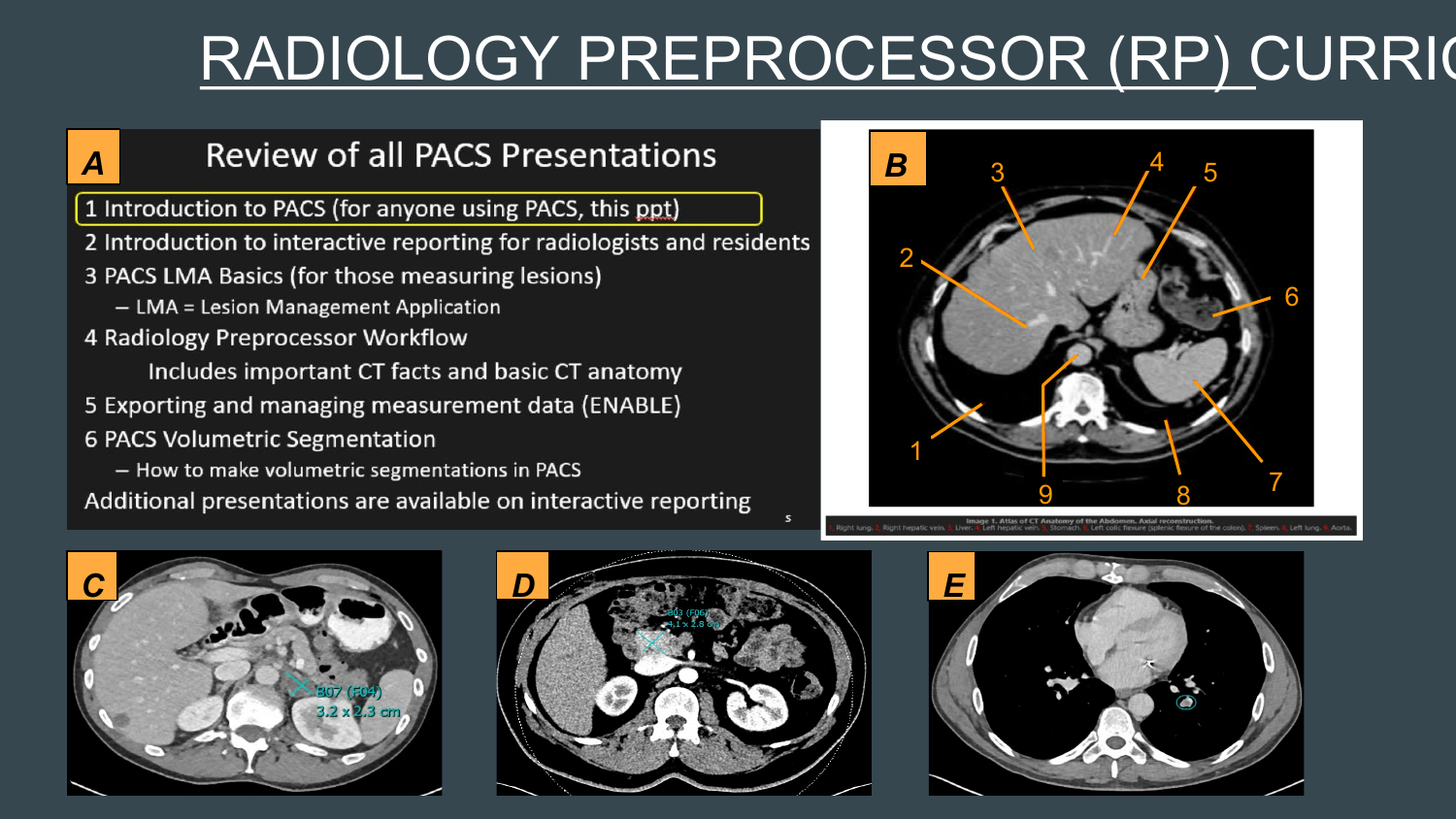### TRAINED RPs CAN IMPROVE PATIENT CA

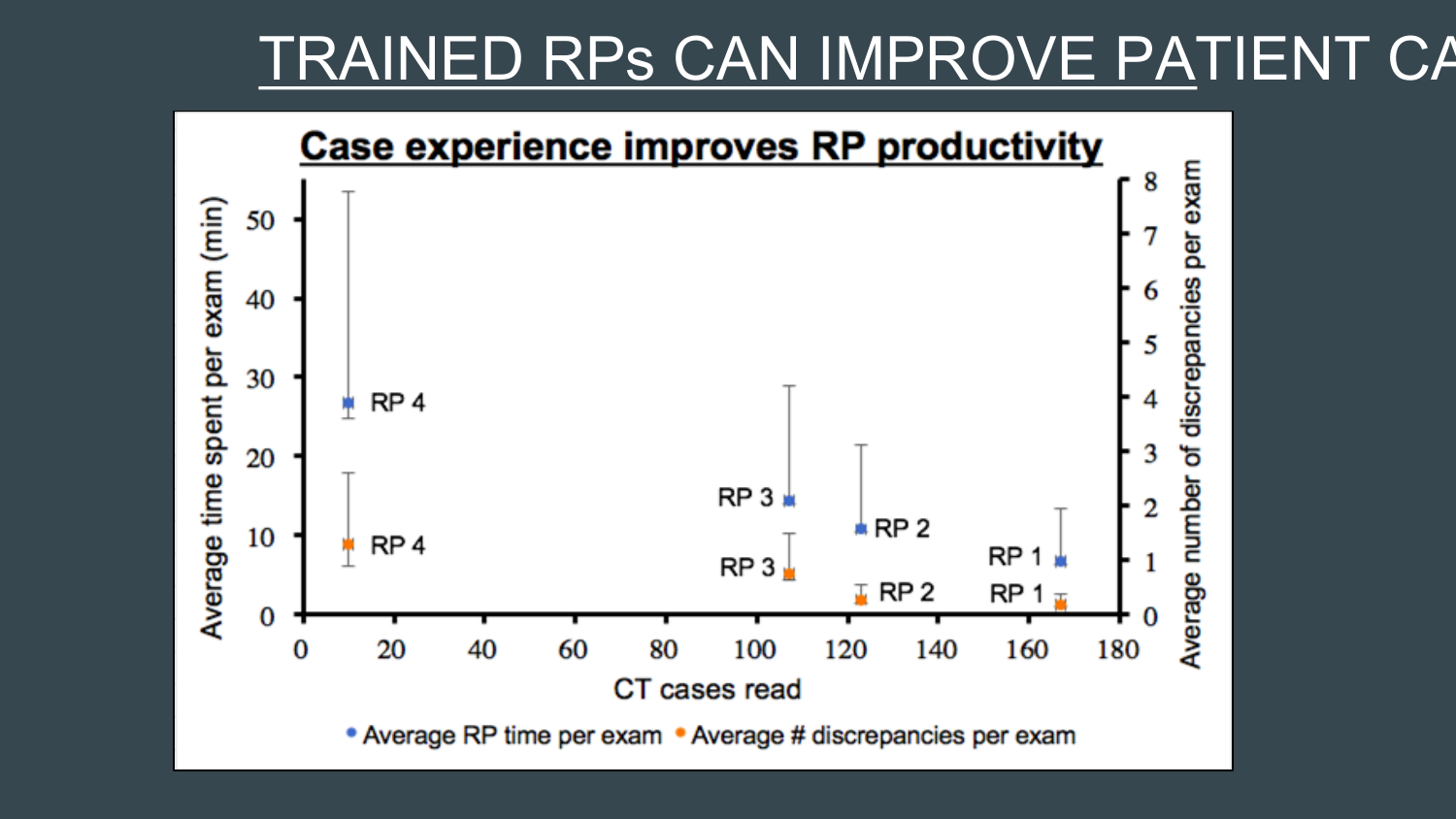### GAMIFICATION INCENTIVIZES RPs

| <b>Conversion Scale</b>                    |                                           |              | <b>Leaderboard</b><br><b>RP Contenders</b><br><b>Score</b> |                                     |
|--------------------------------------------|-------------------------------------------|--------------|------------------------------------------------------------|-------------------------------------|
| Average<br><b>RP</b> read time<br>per exam | Average # of<br>discrepancies<br>per exam | <b>Score</b> | Speedy<br><b>WINNER</b>                                    | 90%                                 |
| $<$ 5 min                                  | $\mathbf 0$                               | 100%         | Eagle eye                                                  |                                     |
| 6-10 min                                   | $0.1 - 0.3$                               | 90%          | <b>RUNNER-UP</b>                                           | 84%                                 |
| 11-16 min                                  | $0.4 - 0.6$                               | 80%          | <b>Questor</b>                                             |                                     |
| 17-21 min                                  | $0.7 - 0.9$                               | 70%          | <b>RECRUIT</b>                                             | 76%                                 |
| 22-26 min                                  | $1.0 - 1.2$                               | 60%          | <b>Adventurer</b><br>4                                     |                                     |
| 27-29 min                                  | $1.3 - 1.5$                               | 50%          | <b>RECRUIT</b>                                             | 50%                                 |
| $30+ min$                                  | $1.6+$                                    | 40%          |                                                            | <b>Last updated:</b><br>8 weeks ago |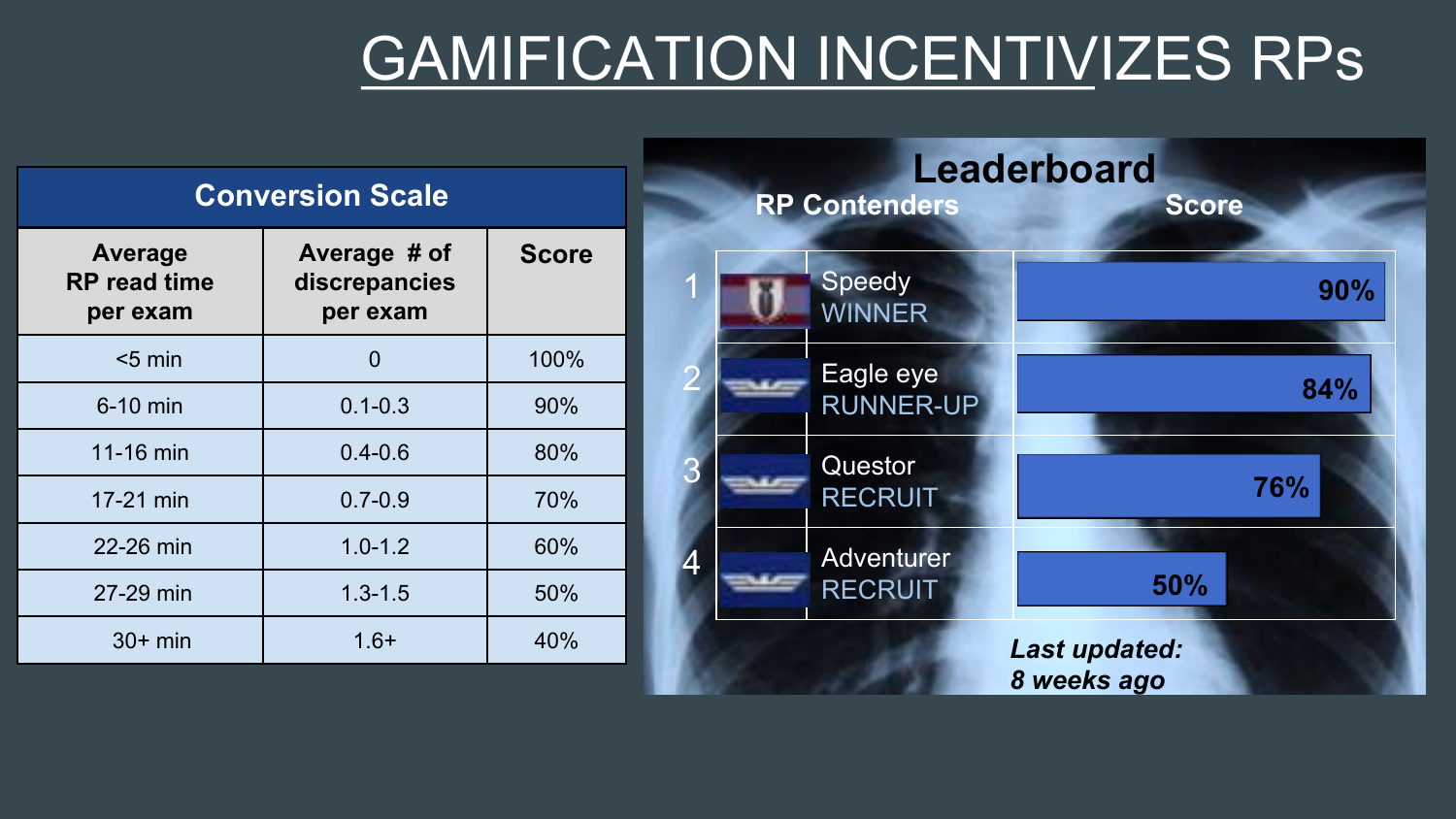### CLINICAL SIGNIFICANCE

- Exposing students the fast-paced career of radiology
	- Applies active learning, shown to be more effective than passive
- Trained RPsimprove patient careby optimizing radiologist workflows
	- Aid radiologists in tumor quantification and detecting actionable findings
	- $\circ$  Complements previous findings that radiologists ith RPs exhibit a threefold improved target lesion measurement concordance with oncology records for CT imaging cancer patients